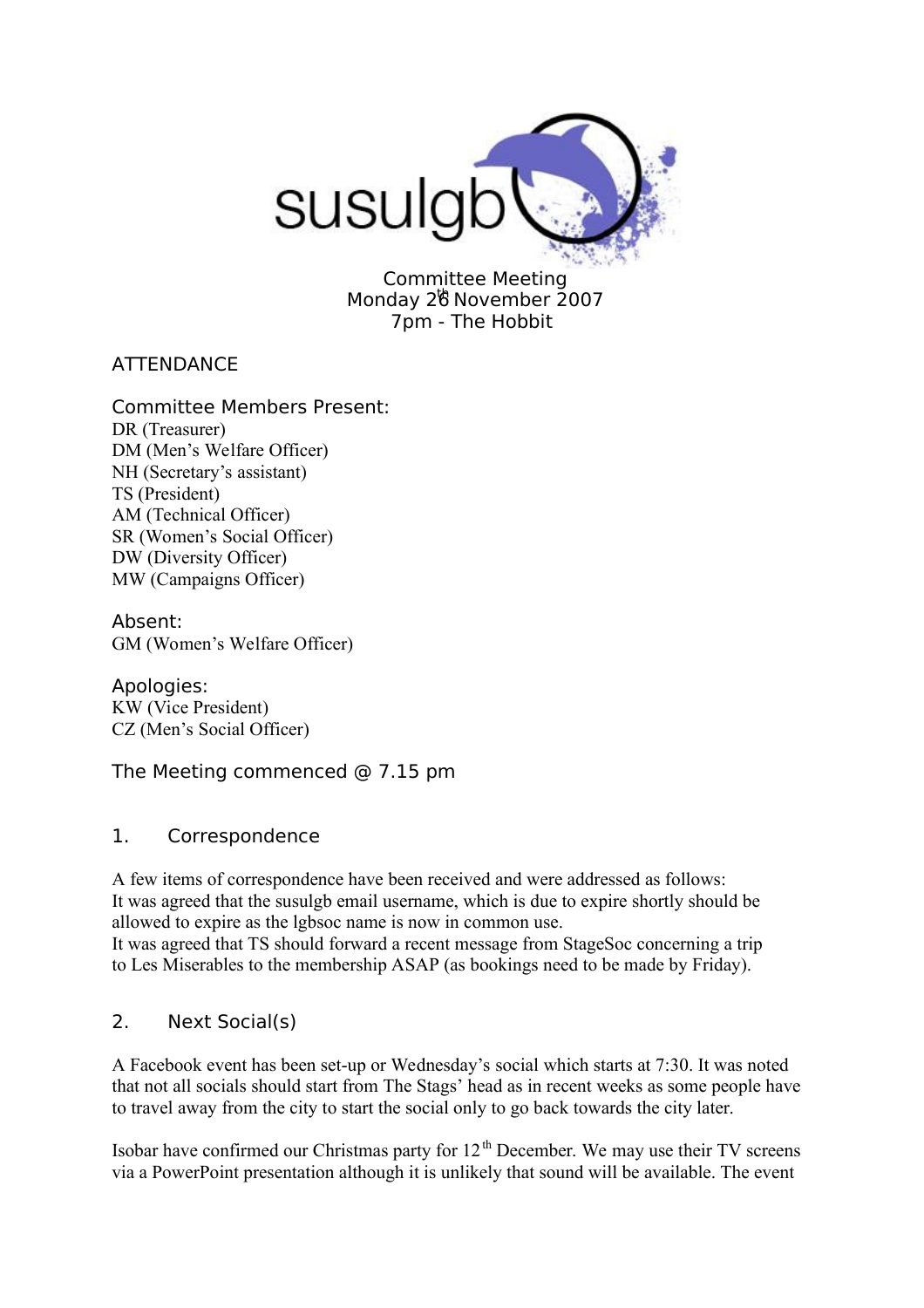will start at 8:30pm although we may advertise it as starting from 8pm to give people time to settle down with their drinks before it commences. SR and CZ will target local businesses to secure some prizes to be given away on the night.

The Edge has confirmed that they will host a Masquerade ball for us at the end of the academic year. We agreed that this would take place on the  $3<sup>rd</sup>$  Wednesday of May.

SR has replied to an email from Mike, the Portsmouth LGB&T Social Secretary, agreeing that we would like to have a combined event with them although nothing is scheduled at present.

The first social after Christmas will be at The Old Fat Cat. The exact date will be confirmed once we have confirmation from the Old Fat Cat.

The trip to Brighton in February will most likely involve a coach costing around £10 per person. A number of people have already confirmed their attendance on the Facebook group. A discussion ensured regarding the use of minibuses although a number of drivers would need to be found with a clean driving licence for at least 3 years. It was suggested that we could offer to pick up attendees from Portsmouth LGB&T to secure further seats on a coach, and at a lower price than travelling from Southampton. It was agreed that the society would not try to raise funds from this event as there is already a significant cost to members.

World Aids Day is on Saturday 1<sup>st</sup> December and is being celebrated at The London Hotel (confirmation will be sought that the event is not on Sunday  $2<sup>nd</sup>$  December). Tickets will be £5 on the door and the SULGB will support the event by encouraging members to attend and setting up a Facebook event for it.

We will aim to attend the next Rainbow night with the Winchester LGB.

### 3. Welfare

DM has been trying to contact the LAGLOS for a welfare event with a "Cops and Robbers" theme although is still awaiting a response. It can be concluded that the event will most likely take place next term.

DM requested that we adhere to the current etiquette when referring to groups that include transgender members by using an 'and' or '&' before the 'T'. Hence rather than referring to a group as "LGBT" they should be referred to "LGB & T" in recognition that transgender members have considerably different needs from the sexual needs implied by LGB groups and forums.

There was considerable interest in holding a sex guide for gay men, however DM is unsure of the best approach to use for demonstrating sexual positions etc.

#### 4. Financials

DR has obtained the relevant forms from the Co-op bank to set-up a new account for the SULGB. He has completed his sections, NH completed those for the secretary and TS